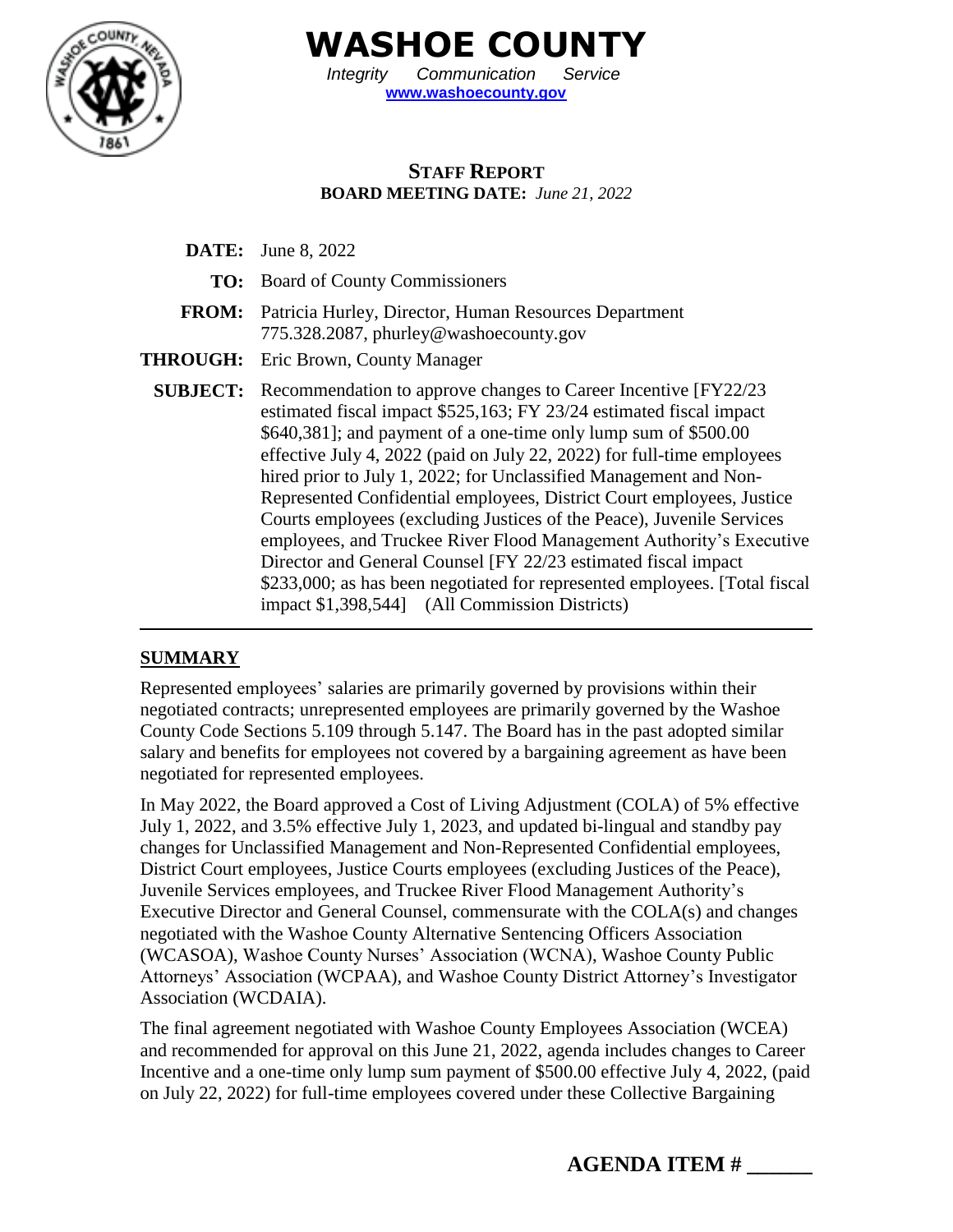Agreements (CBA) in effect at the time of the payment. Approval of these changes will maintain parity between non-represented and represented employees.

**Washoe County Strategic Objective supported by this item:** Fiscal Sustainability and Valued, engaged employee workforce.

# **PREVIOUS ACTION**

On May 24, 2022 the Board approved COLA(s) in base wage of 5% effective July 1, 2022, and 3.5% effective July 1, 2023, for Unclassified Management and Non-Represented Confidential employees, District Court employees, Justice Courts employees (excluding Justices of the Peace), Juvenile Services employees, and Truckee River Flood Management Authority's Executive Director and General Counsel; and bi-lingual pay changes for Non-Represented Confidential employees; and standby pay changes for Non-Represented Confidential employees (excluding Division Directors at salary grade T and above), District Court employees, Justice Courts employees (excluding Justices of the Peace), and Juvenile Services employees as outlined in their department Personnel Manuals.

# **BACKGROUND**

Represented employees' salaries are primarily governed by provisions within their negotiated contracts; unrepresented employees are primarily governed by the Washoe County Code Sections 5.109 through 5.147. The Board of County Commissioners has in the past adopted the same salary and benefits for unrepresented employees as have been negotiated for represented employees. In May 2022, the Board approved for this group COLA(s) of 5% effective July 1, 2022, and 3.5% effective July 1, 2023, commensurate with the COLA(s) negotiated with the WCASOA, WCNA, WCPAA, and WCDAIA. In addition, the Board approved changes to bi-lingual pay for Non-Represented Confidential employees, and standby pay changes for Non-Represented Confidential employees (excluding Division Directors at salary grade T and above), District Court employees, Justice Courts employees (excluding Justices of the Peace), and Juvenile Services employees as outlined in their department Personnel Manuals.

The final CCBA(s) negotiated with WCEA and recommended for approval on this June 21, 2022 agenda includes a one-time only lump sum payment of \$500.00 effective July 4, 2022, (paid on July 22, 2022) for full-time employees covered under these CBA(s) in effect at the time of the payment; and changes to career incentive.

Approval of these changes will maintain parity between non-represented and represented employees. Where necessary, changes to County Code to reflect these changes will be handled through the preparation of a proposed ordinance pursuant to Washoe County Code 2.040. Following is a summary explanation of the changes:

# Lump Sum Payment

Payment of a one-time only lump sum of \$500.00 effective July 4, 2022 (paid on July 22, 2022) for full-time employees hired prior to July 1, 2022, for Unclassified Management and Non-Represented Confidential employees, District Court employees, Justice Courts employees (excluding Justices of the Peace), Juvenile Services employees, and Truckee River Flood Management Authority's Executive Director and General Counsel.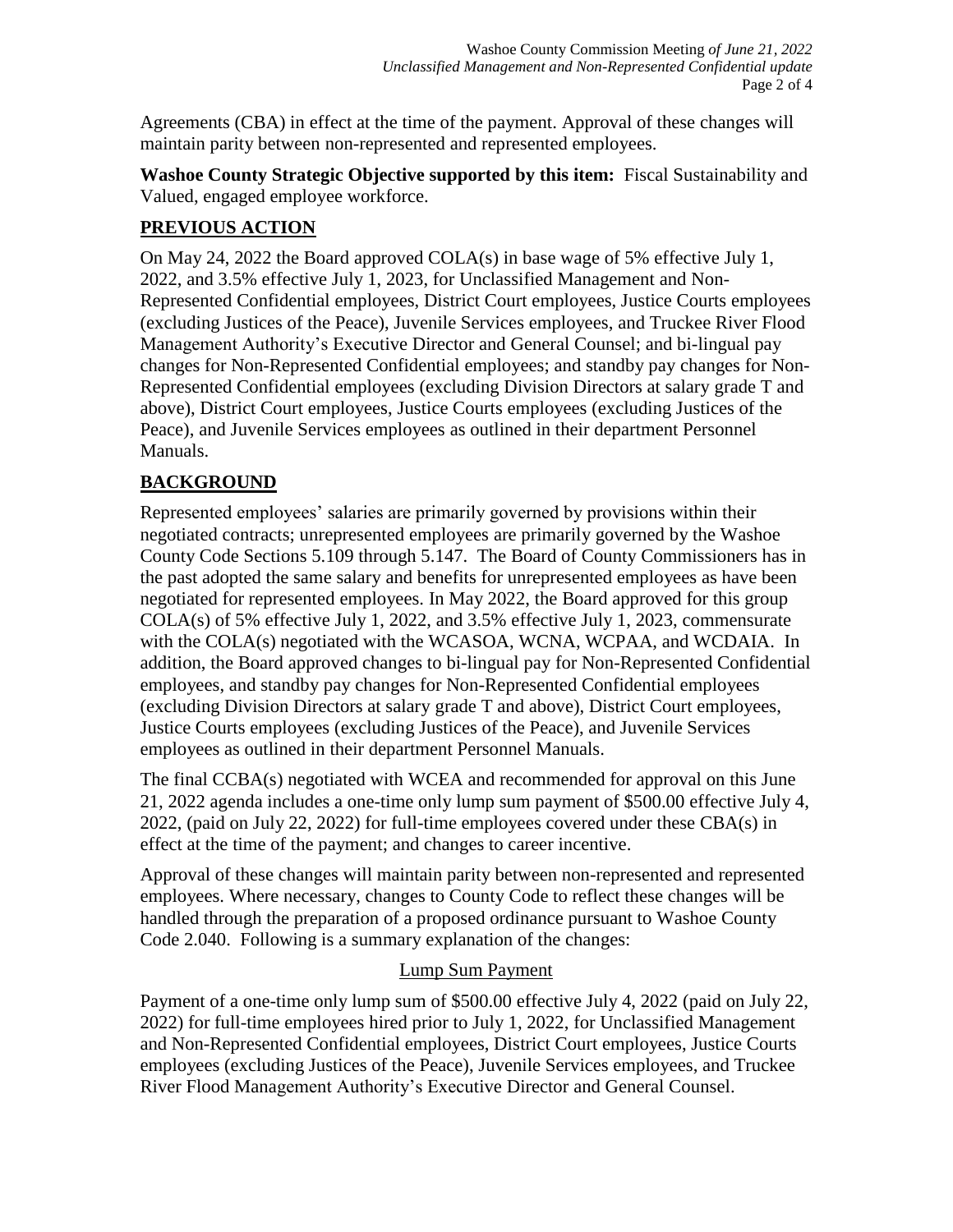No employee who separated employment from Washoe County prior to July 17, 2022 will be eligible for the one-time lump sum payment.

### Career Incentive

Current Career Incentive tiers have been increased by \$1,000 per year of service beginning at five (5) years of continuous service through nine (9) years of continuous service; and by \$2,000 per year of service beginning at ten (10) years of continuous service through a maximum of \$5,000 for thirty or more (30+) years of service. Unclassified Management and Non-Represented Confidential employees, District Court employees, Justice Courts employees (excluding Justices of the Peace), Juvenile Services employees, and Truckee River Flood Management Authority's Executive Director and General Counsel qualify. (See Attachment A)

Amounts were adjusted to encourage employee retention; and it is important to note that Career Incentive was last updated in July 1994.

### **FISCAL IMPACT**

The annual FY 22/23 fiscal impact associated with these recommendations is estimated at \$758,163 and a portion is included in the FY 22/23 approved budget. These cost increases may necessitate a budget adjustment during the fiscal year. The Budget Division will monitor the budget status related to these changes and propose necessary budget adjustments as needed.

The FY 22/23 impact is broken out as follows:

| Description    | Unclassified | Non-         | <b>District</b> | Justice   | Juvenile  | <b>TRFMA</b> | Total     |
|----------------|--------------|--------------|-----------------|-----------|-----------|--------------|-----------|
|                | Management   | Represented  | Court           | Courts    | Services  | (Exec.       |           |
|                |              | Confidential |                 |           |           | Director $&$ |           |
|                |              |              |                 |           |           | General      |           |
|                |              |              |                 |           |           | Counsel)     |           |
| Lump-Sump      | \$8,500      | \$37,500     | \$86,000        | \$40,000  | \$60,000  | \$1,000      | \$233,000 |
| Career         | \$19,787     | \$84,467     | \$182,429       | \$90,630  | \$145,385 | \$2,465      | \$525,163 |
| Incentive      |              |              |                 |           |           |              |           |
| <b>TOTAL</b>   | \$28,287     | \$121,967    | \$268,429       | \$130,630 | \$205,385 | \$3,465      | \$758,163 |
| <b>FY22/23</b> |              |              |                 |           |           |              |           |

The annual FY 23/24 fiscal impact associated with these recommendations is estimated at \$640,381 and if approved will be included in the FY 23/24 budget and is broken out as follows:

**FY 22/23**